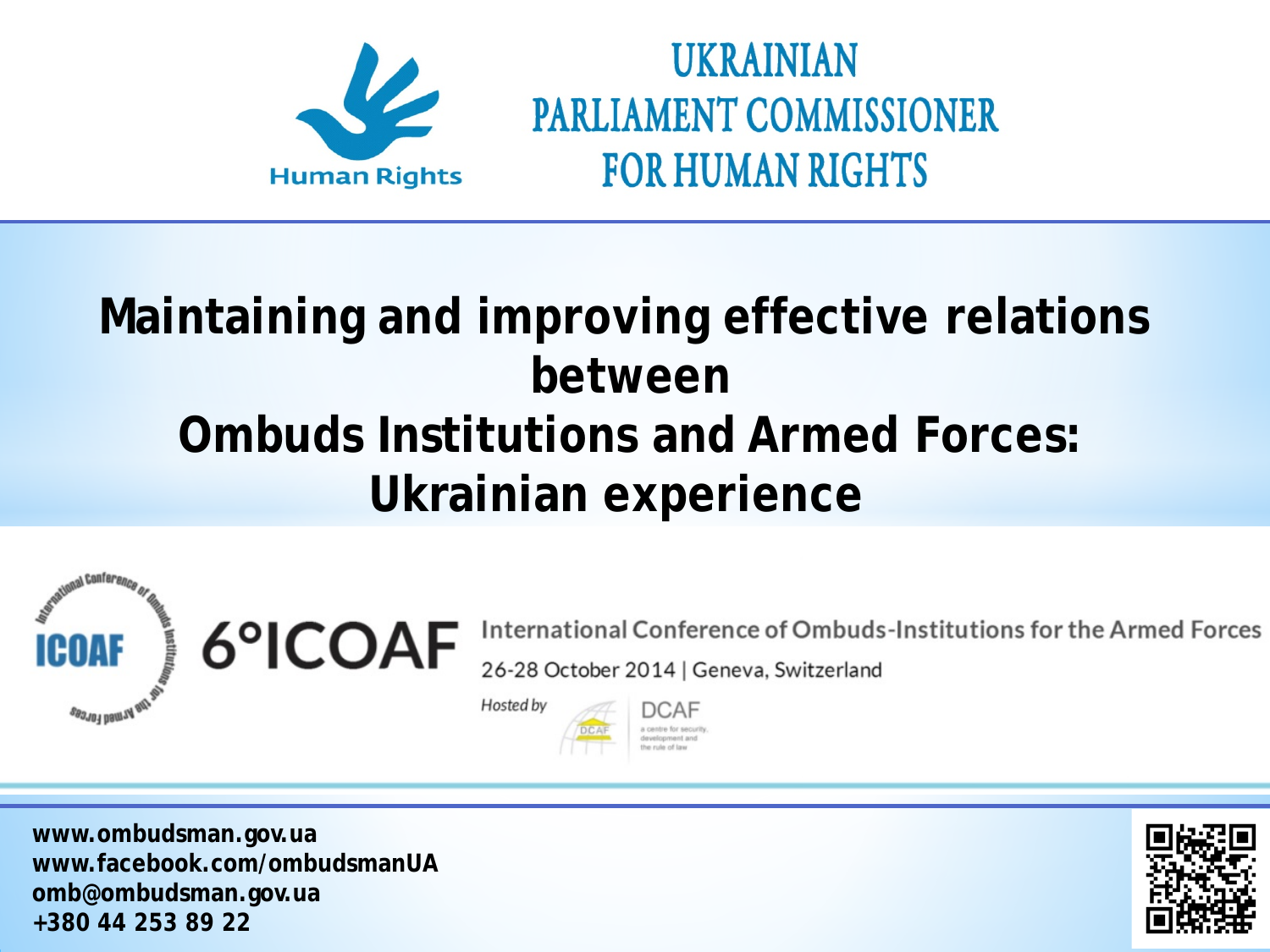



CRIMEA Territory: 27 000 square km Population: 1 958 504

DONETSK region Territory: 26 517 square km Population: 4 356 392



LUGANSK region Territory: 26 684 square km Population: 2 236 502

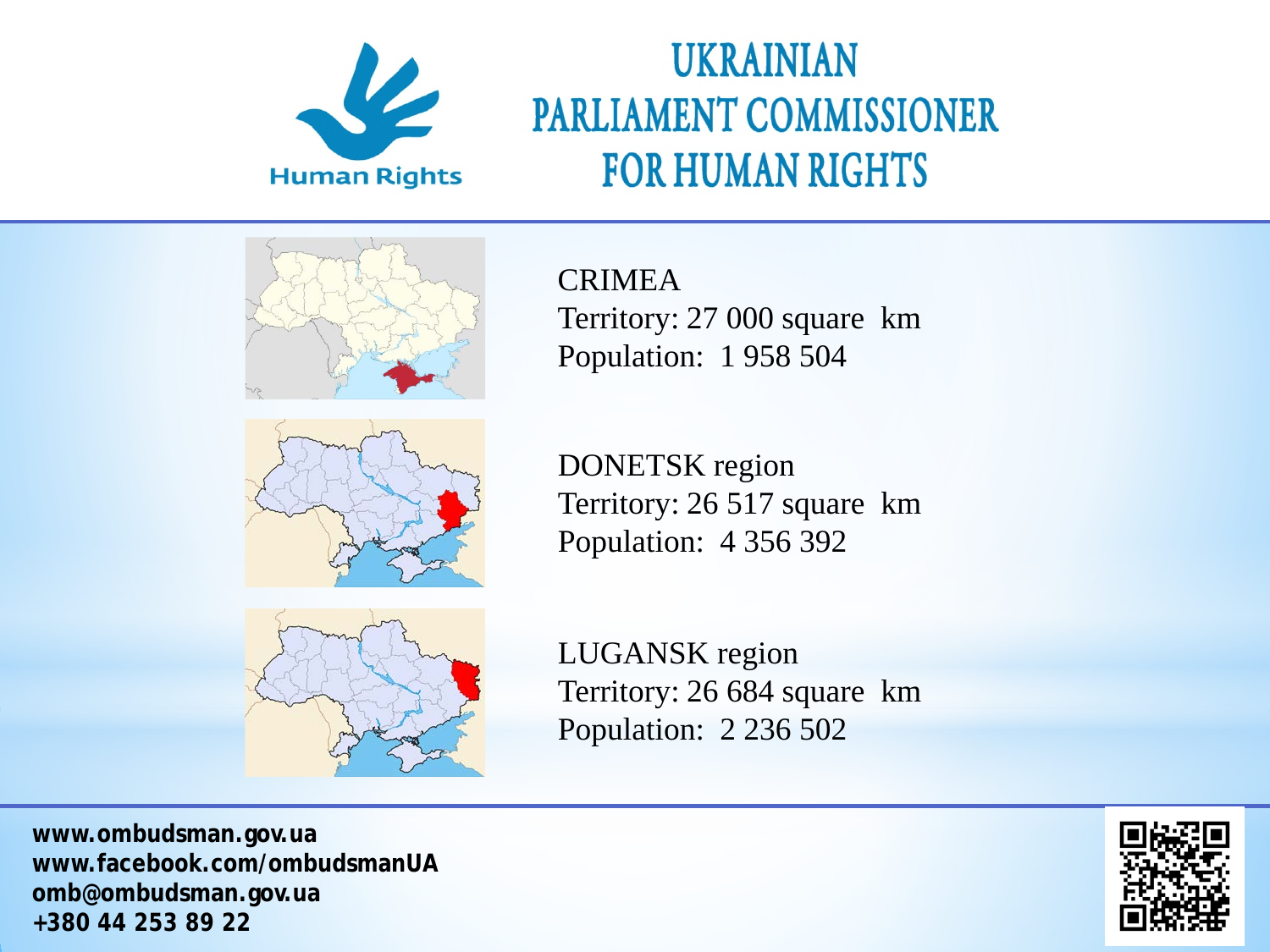

Major problems: 1. ensuring rights of military personnel to appropriate level of salary; 2. social protection (adequate pension); 3. health care; 4. housing.

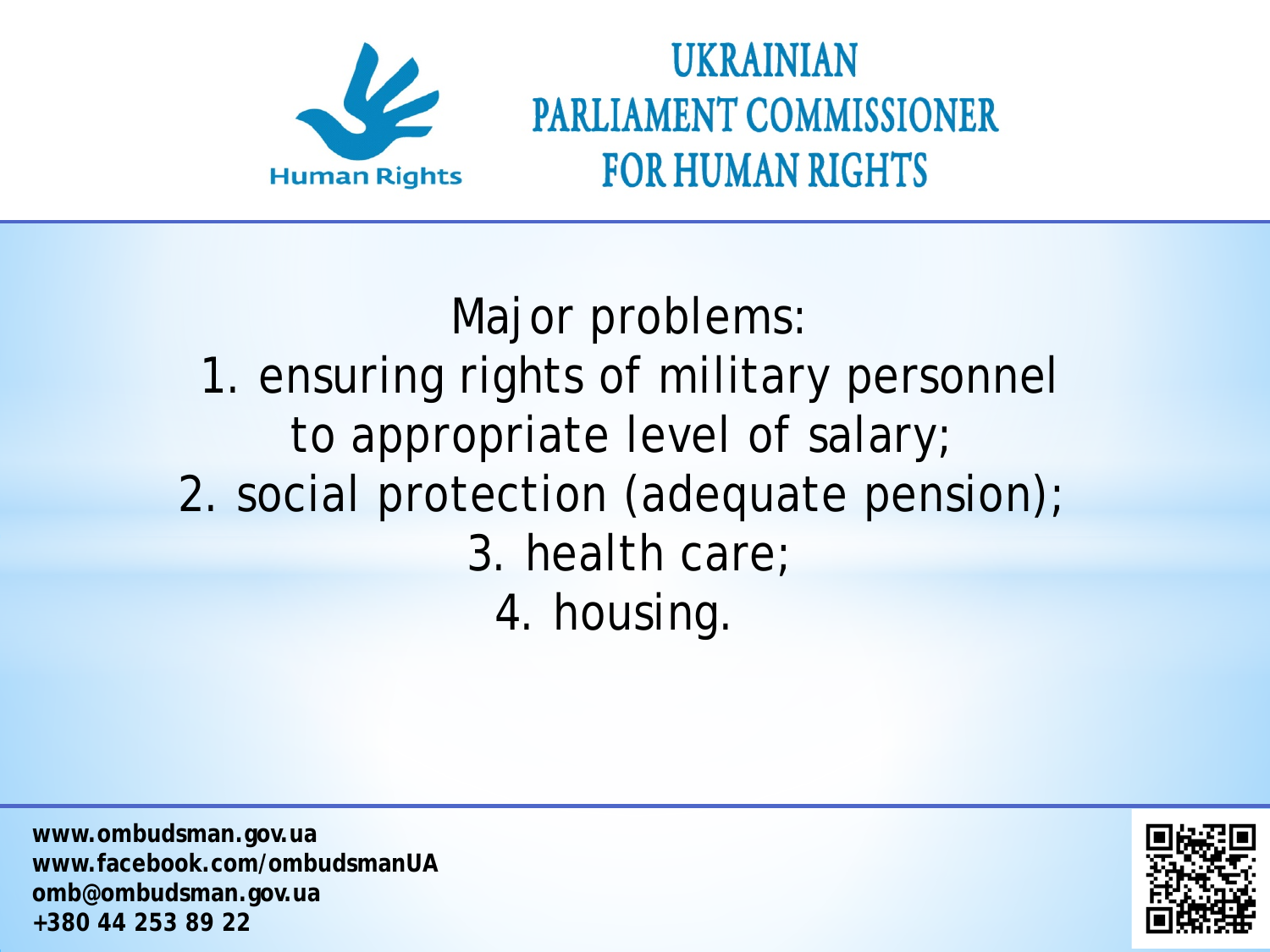

Ombudsman has monitored

on permanent basis:

- 1. points of mobilizations,
	- 2. medical commissions,
- 3. military registration and enlistment offices,

4. military units,

5. military training centers.

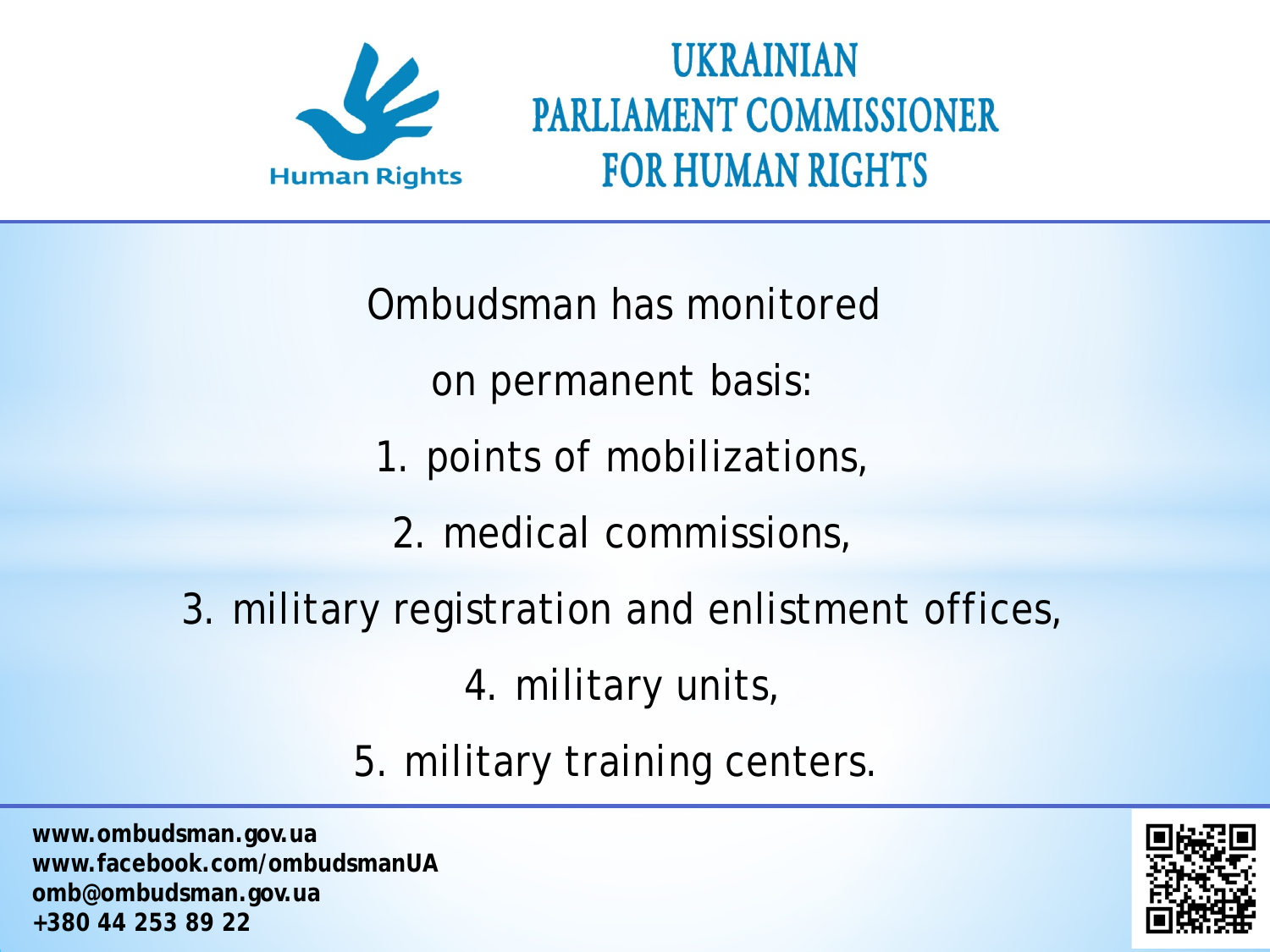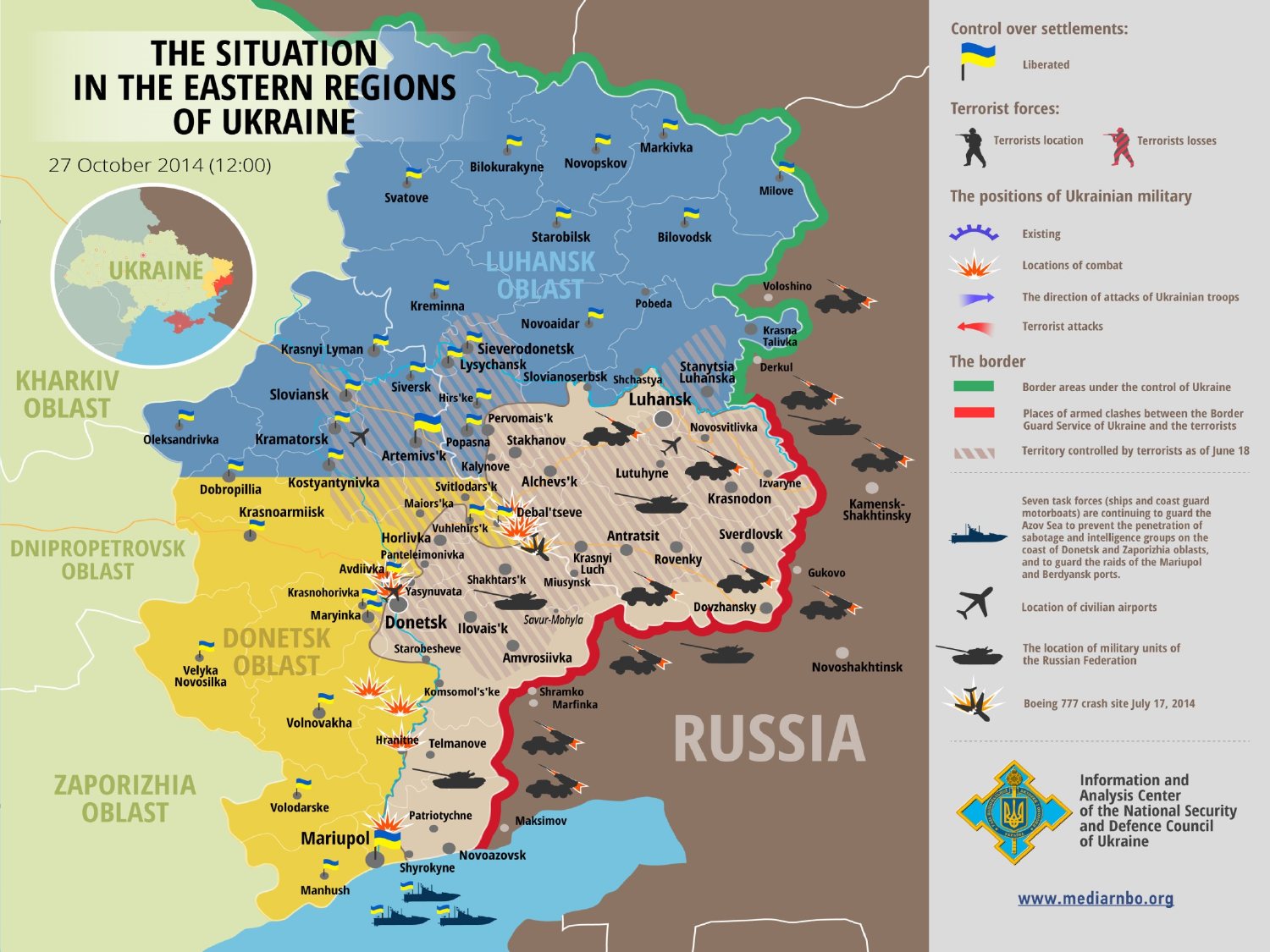

There is a need to develop new international standards on exercising civilian control over the military organization.

Contemporary threats and methods of hybrid war that Ukraine experienced, should be properly analyzed and relevant steps should be taken to prevent recurrence of such tragic events in the future.